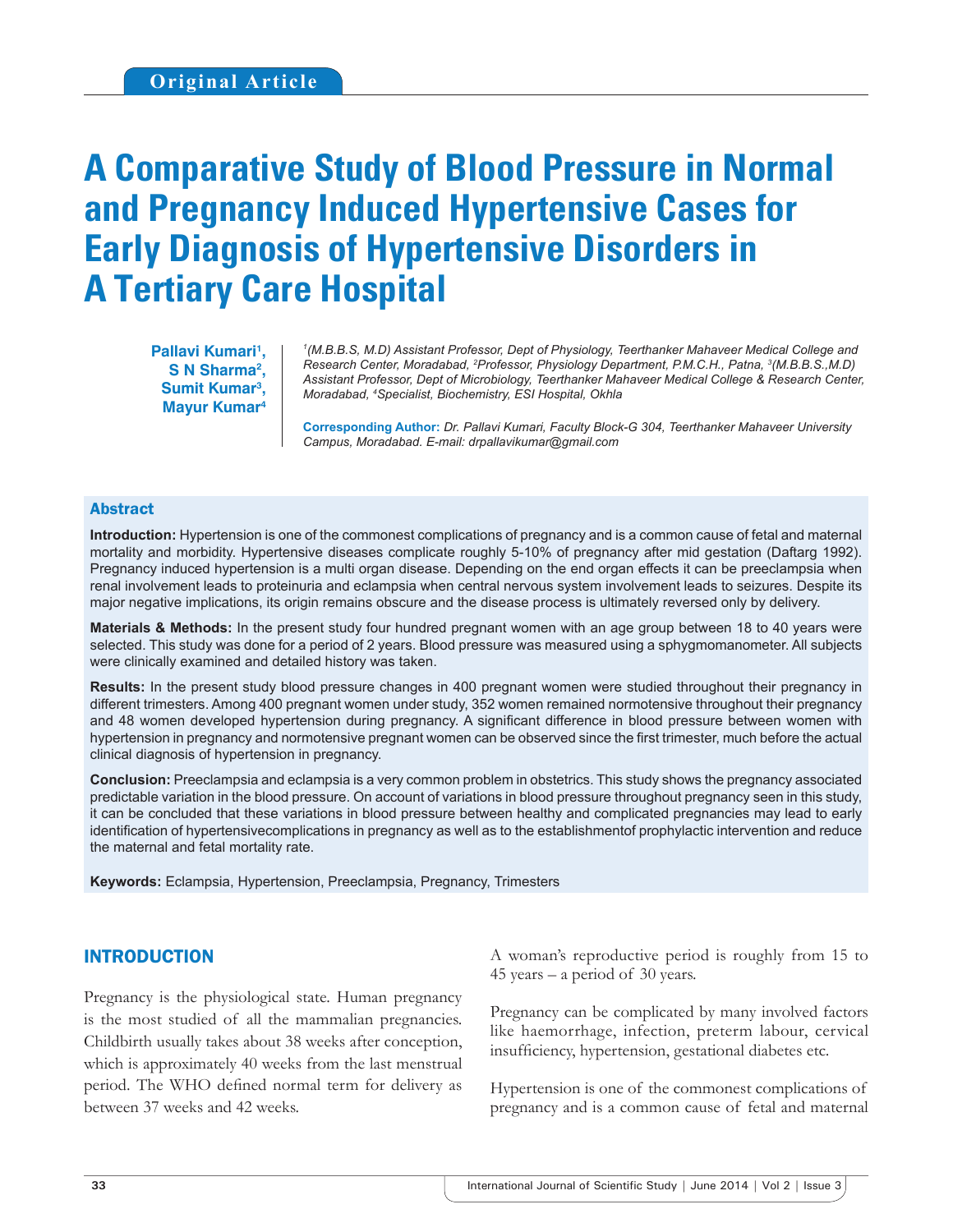morbidity as well as mortality. Hypertension complications are involved in roughly 5-10% of pregnancy cases after mid gestation<sup>1</sup> and 10-15% of all maternal deaths are associated with it.

Despite its major negative implications, its origin remains obscure and the disease process is ultimately reversed only by delivery. However, evidence accumulated in the past 20 years indicate that in a large number of these women abnormal placentation is one of the initial events.

Preeclampsia is a syndrome complex characterized by development of hypertension to the extent of 140/90 mmHg or more with edema or proteinuria or both induced by pregnancy after 20 weeks of gestation. Eclampsia is a preeclamptic state in pregnancy complicated with convulsion.

Pregnancy induced hypertension is a complication involving multiple organs cumulatively. Depending on the end organ effects, it can be preeclampsia when renal involvement leads to proteinuria and eclampsia when central nervous system involvement leads to seizures. The HELLP syndrome can occur as a complication of preeclampsia which is characterized by hemolytic anemia, elevated liver enzymes and low platelet count.

According to Working Group of National High Blood Pressure Education Program (NHBPEP) 2000, the hypertensive disorders can be classified into four types:<sup>2</sup>

- 1) Gestational hypertension
- 2) Preeclampsia and Eclamptic syndrome
- 3) Preeclampsia syndrome superimposed on chronic hypertension
- 4) Chronic hypertension.

#### **Preeclampsia and Eclampsia**

Preeclampsia is multisystem disorder characterised by development of hypertension to the extent of 140/90 mmHg or more with oedema or proteinuria or both after 20 weeks of gestation. Preeclampsia often affects young and nulliparous women.

If there is onset of convulsion in women with preeclampsia and this cannot be attributed to other cause, then it is termed eclampsia. The seizures are generalized and may appear before, during or after labour.

Preeclampsia superimposed on chronic hypertension, predispose to development of superimposed preeclampsia and eclampsia.

The incidence of preeclampsia in primigravidae is about 10% and in multigravidae 5%.3 There is increased association of preeclampsia with elderly and young primigravidae.

Zhang and associates (2002) reported that the incidence of preeclampsia was doubled in women whose daily intake of ascorbic acid was less than 85 mg.4

Villar and associates (2006) showed that calcium supplementation in population with low dietary calcium intake had a small effect to lower perinatal mortality rates, but no effect on the incidence of preeclampsia.<sup>5</sup>

Preeclampsia is principally a syndrome of signs and when symptoms appear, it is usually late.

Hypertension is the most important sign of preeclampsia because it reflects the severity of the disease.

Proteinuria is a sign of preeclampsia which is defined as more than or equal to 300 mg of protein in a 24-hour urine collection. Proteinuria is also valuable as a sign of severity and a value of more than or equal to 5 g in 24 hours is one of the criteria to classify preeclampsia as severe.

Increase in weight and edema are no longer considered signs of preeclampsia. Headaches are usually present in severe forms of preeclampsia. Epigastric pain is also common in patients with severe forms of the disease, particularly HELLP syndrome.

Blurring or diminish of vision or sometimes complete blindness can occur. It usually regains within 4-6 weeks following delivery.

The only possible known treatments for eclampsia or advancing preeclampsia are abortion or delivery either by labour induction or caesarean section.

However, post-partum pre-eclampsia may occur up to 6 weeks following delivery even if symptoms were not present during the pregnancy. Post-partum pre-eclampsia might be dangerous to the health of the mother since she may ignore or dismiss symptoms as simple post delivery headache and edema.

Hypertension can sometimes be controlled with taking anti hypertensive drugs.

Women with underlying inflammatory disorders such as chronic hypertension or autoimmune diseases would likely benefit from aggressive treatment of those conditions prior to conception, tamping down the overactive immune system.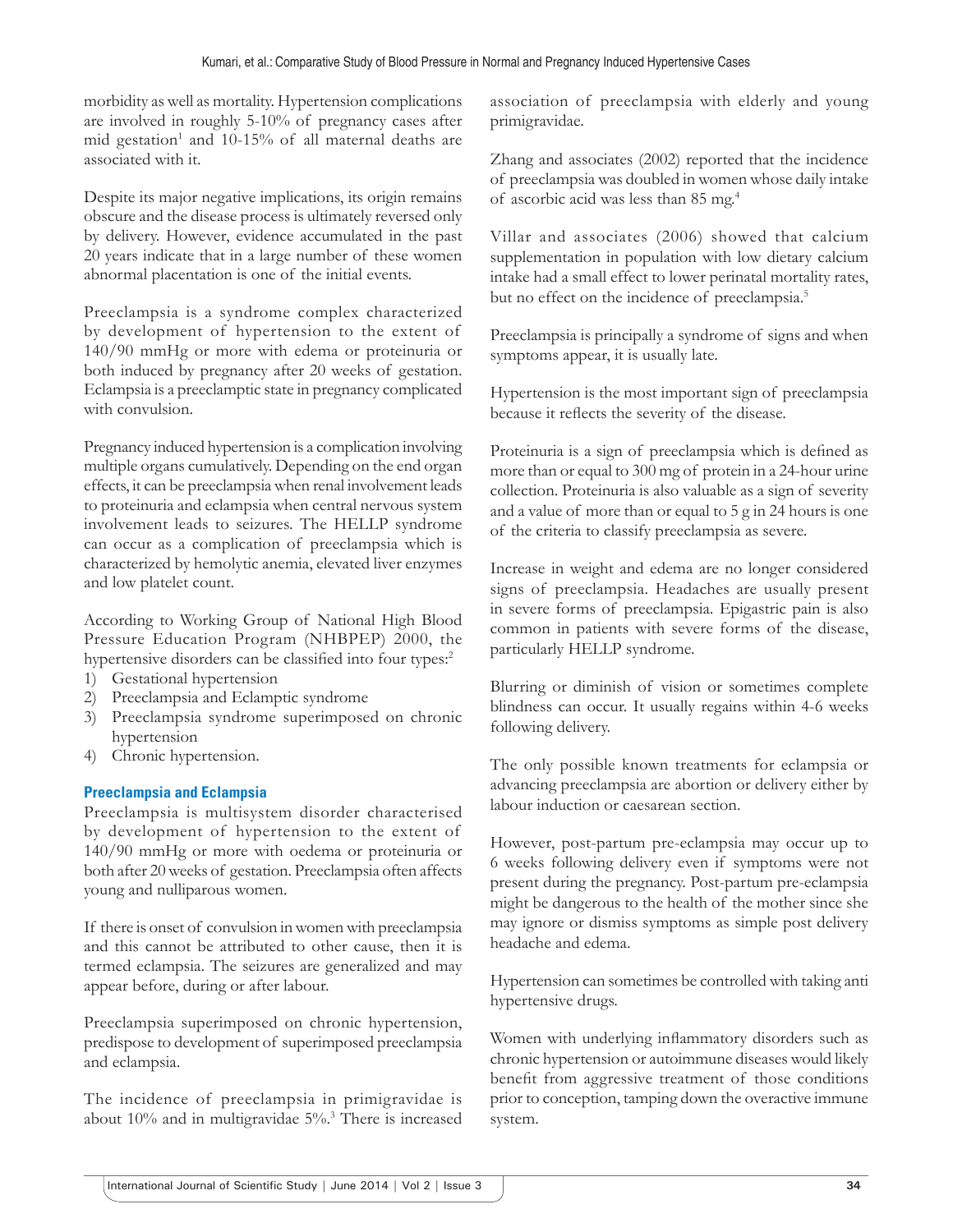Risk factors associated with preeclampsia include obesity, multi fetal gestation, maternal age older than 35 years and African-American ethnicity.6

Conde-Agudelo et al (1993) suggested that mean arterial pressure in the second trimester is a better predictor of gestational hypertension than of preeclampsia.7

Andreas et al (2006) reported that abnormal uterine perfusion, independently of the pregnancy outcome, has a significant impact on maternal cardiovascular control. Measures of blood pressure variability, baroreflex sensitivity and heart rate variability might be used for improved risk stratification.<sup>8</sup>

Buchbinder et al. (2002) reported that women with severe gestational hypertension have a higher incidence of preterm birth and small-for-gestational-age newborns than in those with normal pregnancy and with mild preeclampsia.<sup>9</sup>

Ramon C. et al (2001) reported that during the first half of pregnancy, systolic but not diastolic BP is slightly elevated in women who developed gestational hypertension.<sup>10</sup>

Monique et al (2008) suggested that high blood pressure before and during early pregnancy is associated with an increased risk of gestational diabetes mellitus.<sup>11</sup>

Ananth and Basso (2009) reported that the risk for stillbirths was more likely in hypertensive multiparas compared with nulliparas.<sup>12</sup>

There is approximately 30% probability of preeclampsia to recur in future pregnancy. Women who develop preeclampsia are also at high risk for chronic hypertension later in life.

If preeclampsia is detected early, with prompt and effective treatment the preeclamptic features subsides completely and the prognosis is not unfavourable, both for the mother and the baby.

In the present study the pattern of blood pressure changes in pregnant women were studied. This was done throughout their pregnancy in different trimesters, so that the blood pressure changes could be used as a marker in the early diagnosis of hypertension in pregnancy.

# MATERIALS & METHODS

In the present study 400 pregnant women of age group 18 to 40 years were selected. Blood pressure was recorded throughout their pregnancy in all the three trimesters. This study was done over a period of 2 years at Patna Medical College and Hospital.

#### **Exclusion Criteria of Subjects**

- 1. Women with diabetes, cardiovascular or renal diseases were excluded
- 2. None of the women had a history of hypertensive disorders in previous pregnancy
- 3. Drugs with cardiovascular effects were not given to any women.

All subjects were examined and blood pressure was recorded in the OPD of the obstetrics and gynaecology department between 9 to 11 am to avoid any influence on blood pressure due to diurnal variation.

All subjects were clinically examined and detailed history was taken with reference to duration of pregnancy and previous child birth. Subject's details of obstetrics and gynaecological history along with drug history was recorded

In all the subjects' blood pressure was recorded using sphygmomanometer.

The subjects were made to rest in supine position on the couch comfortably for 10 minutes before blood pressure was taken. They were mentally and physically relaxed and free from excitation and anticipation.

The blood pressure was measured in left arm. The arm with the cuff wrapped around it, was kept at the level of the heart to avoid the influence of gravity. In all the subjects blood pressure was first recorded by palpatory method to get the systolic pressure. Then both the systolic and diastolic pressure was recorded by auscultatory method of blood pressure recording. Three readings were taken at an interval of 2 minutes. The average of those readings were taken as final reading of systolic and diastolic blood pressure.

## RESULTS

In the present study blood pressure changes in 400 pregnant women were studied throughout their pregnancy in different trimesters.

Among 400 pregnant women under study, 352 women remained normotensive throughout their pregnancy and 48 women developed hypertension during pregnancy.

Table 1 shows that the mean systolic blood pressure was 114.06 among normotensive women and 123.06 among women with final diagnosis of hypertension in pregnancy in the Ist trimester. The mean diastolic pressure was 66.02 among normotensive women and 74.50 among women with final diagnosis of hypertension in pregnancy in the Ist trimester.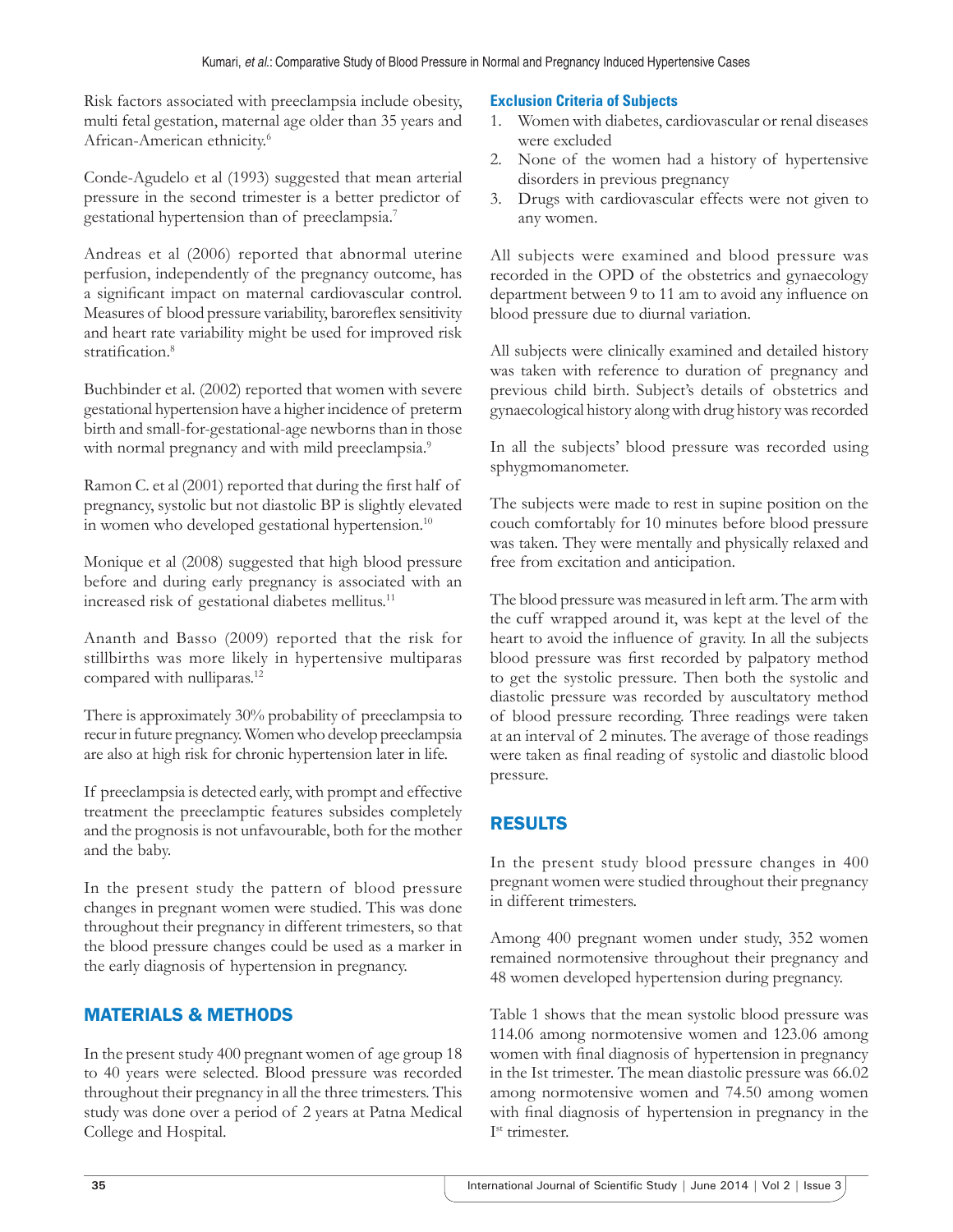So, Table 1 shows statistically significant  $(P<0.001)$ difference of systolic and diastolic blood pressure of normotensive women and women with final diagnosis of hypertension in pregnancy in the I<sup>st</sup> trimester.

Table 2 shows that the mean systolic blood pressure was 116.75 mmHg among normotensive women and 130.08 mmHg among women with final diagnosis of hypertension in pregnancy in the II<sup>nd</sup> trimester. The mean diastolic pressure was 68.82 mmHg among normotensive women and 80.83 mmHg among women with final diagnosis of hypertension in pregnancy in the II<sup>nd</sup> trimester.

So, this table shows statistically significant ( $P < 0.001$ ) difference of systolic and diastolic blood pressure of normotensive women and women with final diagnosis of hypertension in pregnancy in the II<sup>nd</sup> trimester.

Table 3 shows that the mean systolic blood pressure was 117.23 mmHg among normotensive women and 146 mmHg among women with final diagnosis of hypertension in pregnancy in the IIIrd trimester. The mean diastolic pressure was 69.32 mmHg among normotensive women and 94.83 mmHg among women with final diagnosis of hypertension in pregnancy in the IIIrd trimester.

So, this table shows statistically significant ( $P < 0.001$ ) difference of systolic and diastolic blood pressure of normotensive women and women with final diagnosis of hypertension in pregnancy in IIIrd trimester.

## **DISCUSSION**

The present study was undertaken to study the pattern of blood pressure changes in pregnancy, which was done throughout the pregnancy in different trimesters.

In the present study 400 pregnant women within age group of 18 to 40 years were selected.

In our study we found that among 400 pregnant women, 48 women developed hypertension in pregnancy and 352 women were normotensive throughout the gestational period.

In the present study the blood pressure of the women with final diagnosis of hypertension in pregnancy in the first trimester of gestation was significantly higher than the women who remained normotensive throughout the pregnancy (Table 1).

Ramon C et al (2000) reported that there is a highly statistically significant difference in the circadian variability of systolic and diastolic blood pressure between normotensive and pregnancy induced hypertensive women during the first fourteen weeks of gestation.13

#### **Table 1: Pattern of blood pressure of normotensive women and women with final diagnosis of hypertension in pregnancy in the Ist trimester of gestation**

| <b>Subject</b>                             | <b>Blood pressure (mmHg)</b> |                  |
|--------------------------------------------|------------------------------|------------------|
|                                            | <b>Systolic</b>              | <b>Diastolic</b> |
| Normotensive<br>$N = 352$                  | 114.06±2.87                  | 66.02±2.79       |
| Hypertensive (final diagnosis)<br>$N = 48$ | 123.06±2.34                  | 74.50±1.51       |
| ʻt'                                        | 20.91                        | 20.71            |
| ʻp'                                        | < 0.001                      | < 0.001          |

Data are expressed as mean±standard deviation, N=Number of cases

#### **Table 2: Pattern of blood pressure of normotensive women and women with final diagnosis of** hypertension in pregnancy in the II<sup>nd</sup> trimester of **gestation**

| <b>Subject</b>                         | <b>Blood Pressure (mmHg)</b> |                  |
|----------------------------------------|------------------------------|------------------|
|                                        | <b>Systolic</b>              | <b>Diastolic</b> |
| Normotensive<br>N=352                  | 116.75±2.49                  | 68.82±2.55       |
| Hypertensive (final diagnosis)<br>N=48 | 130.08±2.56                  | 80.83±2.24       |
| ʻt'                                    | 43.09                        | 32.06            |
| ʻp'                                    | < 0.001                      | < 0.001          |

Data are expressed as mean±standard deviation, N=Number of cases

### **Table 3: Pattern of blood pressure of normotensive**  women and women with final diagnosis of hypertension in pregnancy in the III<sup>rd</sup> trimester of **gestation**

| <b>Subject</b>                             | <b>Blood pressure (mmHg)</b> |                  |
|--------------------------------------------|------------------------------|------------------|
|                                            | <b>Systolic</b>              | <b>Diastolic</b> |
| Normotensive<br>N=352                      | $117.23 \pm 2.53$            | 69.32±2.48       |
| Hypertensive (final diagnosis)<br>$N = 48$ | 146.00±2.70                  | 94.83±3.13       |
| ʻt'                                        | 73.53                        | 64.80            |
| ʻp'                                        | < 0.001                      | < 0.001          |

Data are expressed mean±standard deviation, N=Number of cases

Ramon C et al (2001) who studied the ambulatory blood pressure, reported that by 14 weeks of gestation, the predictable trend of blood pressure for women with gestational hypertension and preeclampsia reaches 115/67 mm Hg, for systolic and diastolic blood pressure, whereas the healthy normotensive women have a mean blood pressure at  $103/60$  mm Hg at the end of first trimester of pregnancy.<sup>10</sup>

In our study in the first trimester the mean systolic and diastolic blood pressure of women with final diagnosis of hypertension in pregnancy was 123.06/74.50. The mean systolic/diastolic blood pressure of normotensive woman was 114.06/66.02 (Table 1).